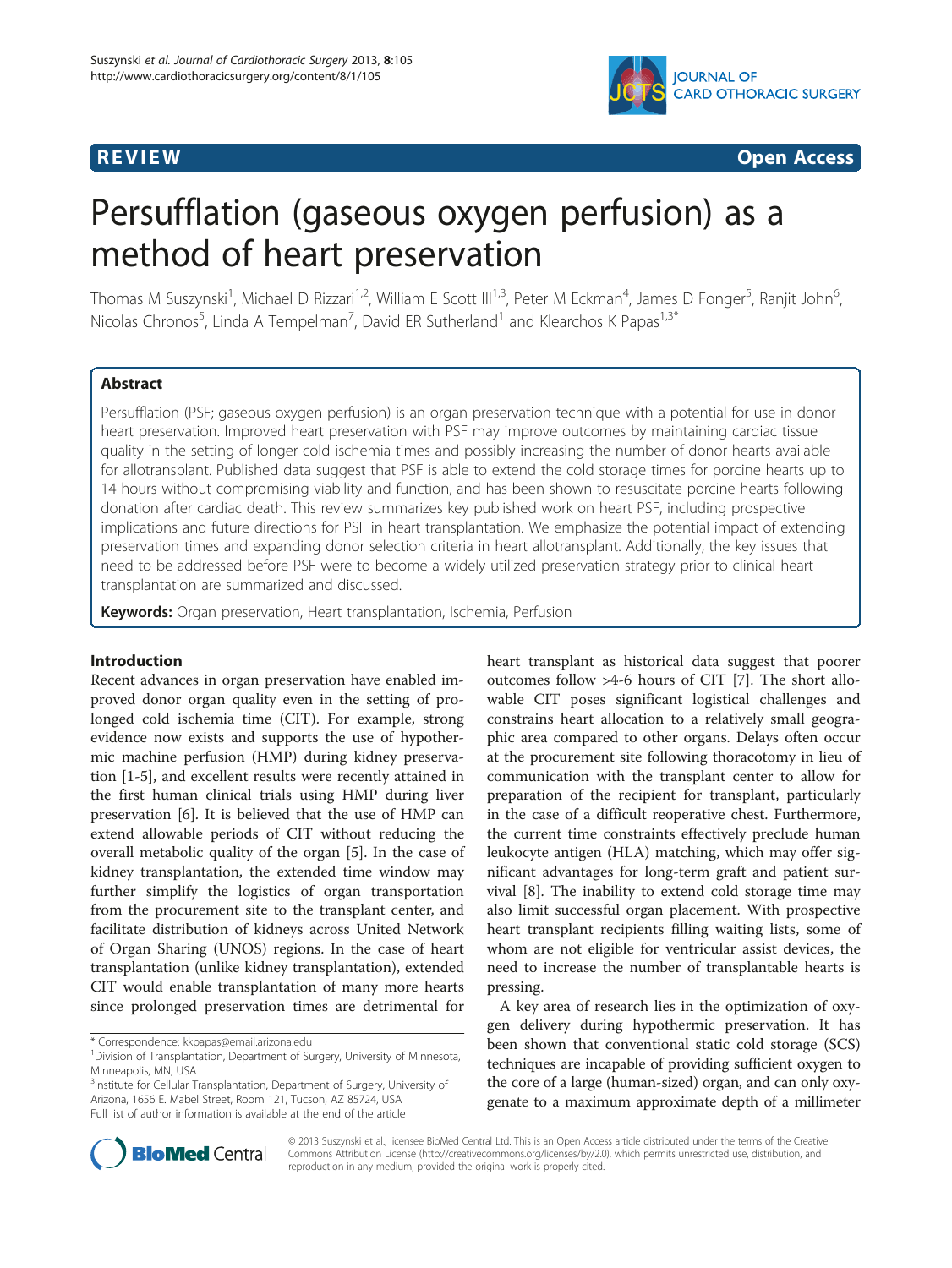from the surface [[9\]](#page-6-0). Most efforts to improve the oxygen solubility of cold preservation solutions by using perfluorocarbons have proven largely ineffective, because these methods still rely on oxygen delivery by passive diffusion from the surface alone. Even HMP, which has been designed to deliver cold preservation solutions into the organ via the native vasculature, may fail at delivering adequate oxygen to an organ during preservation, such as when the perfusate is not saturated with oxygen at a higher than atmospheric oxygen partial pressure [\[10\]](#page-6-0). It is in this regard that persufflation (PSF) or gaseous oxygen perfusion may provide additional advantages as compared to either SCS or HMP. Although not a new concept, PSF can be considered an emerging (or reemerging) technique for organ preservation and deserves considerable attention for a variety of compelling reasons, including the unique capability to deliver oxygen gas or gas mixture directly into an organ by using the native vasculature. Compared with SCS and HMP, PSF may represent the best opportunity to fully oxygenate a human-sized organ, such as the human donor heart prior to clinical transplant.

The earliest experimental uses of oxygen PSF involved the heart, particularly as a preservation technique during experimental cardiopulmonary bypass (CPB). These initial studies demonstrated that gaseous oxygen can be utilized by myocardial tissue during periods of ischemia and that heart function can be restored following shortterm PSF. Between the late 1960s and 1990s, investigation of PSF for heart preservation had slowed. The reasons for this are somewhat unclear, but perhaps the utility of PSF with other organs (i.e., kidney, liver) garnered more appeal during this interim. Recently, however, cardiac PSF has experienced rekindled interest. As detailed in this review, several studies have been published recently in which PSF was used in preservation prior to experimental heart transplantation. Among the more intriguing applications has been the use of PSF to preserve hearts following donation after cardiac death (DCD) and short periods of warm ischemia. A timeline of the more significant work in cardiac PSF is shown in Figure 1. The collective results over the years have, at minimum, suggested that cardiac PSF is technically feasible and has potential for preservation of heart tissue.

# Review

### Early history of persufflation

PSF was accidently discovered in 1902 by Rudolf Magnus while studying ex vivo blood perfusion of isolated feline hearts [[11](#page-6-0)]. In an experiment, a blood-containing reservoir had unexpectedly emptied and compressed oxygen gas, which was used to drive blood perfusion, was pulled into the perfusion circuit and in through the coronary vasculature. Magnus observed that the heart continued to contract for several minutes while being perfused (or persufflated) with oxygen gas instead of blood.

These earliest observations gave way to a series of additional experiments performed by Magnus [\[11\]](#page-6-0). Not until the mid-1950s was PSF studied more extensively by a group at McGill University in Montreal [\[12,13\]](#page-6-0). In 1954, Bunzl et al. compared the benefits of PSF versus liquid perfusion in a frog spinal reflex model, showing that peripheral nerve reflexes and muscle contractions could be preserved for up to 6–8 hours with PSF [\[12](#page-6-0)]. At that time, the authors observed a lack of edema formation and improved oxygenation with PSF. In 1958, Burns et al. showed that rabbit heart function could be preserved for 3 hours using PSF [[13\]](#page-6-0). This early work prompted others to pursue cardiac PSF.

#### Early experiences in cardiac persufflation

In 1959, Sabiston et al. explored the use of PSF in conjunction with CPB, a technique that was new to cardiac surgery during that era [[14\]](#page-6-0). In a first set of experiments, the authors showed that canine hearts would continue to beat for an average duration of 5 hours (2.5-8 hours, range) at 37°C using continuous ex vivo anterograde PSF (A-PSF) with humidified gaseous carbogen (95%  $O_2$ , 5%)  $CO<sub>2</sub>$ ). They observed sustained cardiac contractility during the first 2–3 hours of PSF, with gradual weakening over time. In a second set of experiments, the authors performed in situ A-PSF for 25–30 minutes after which

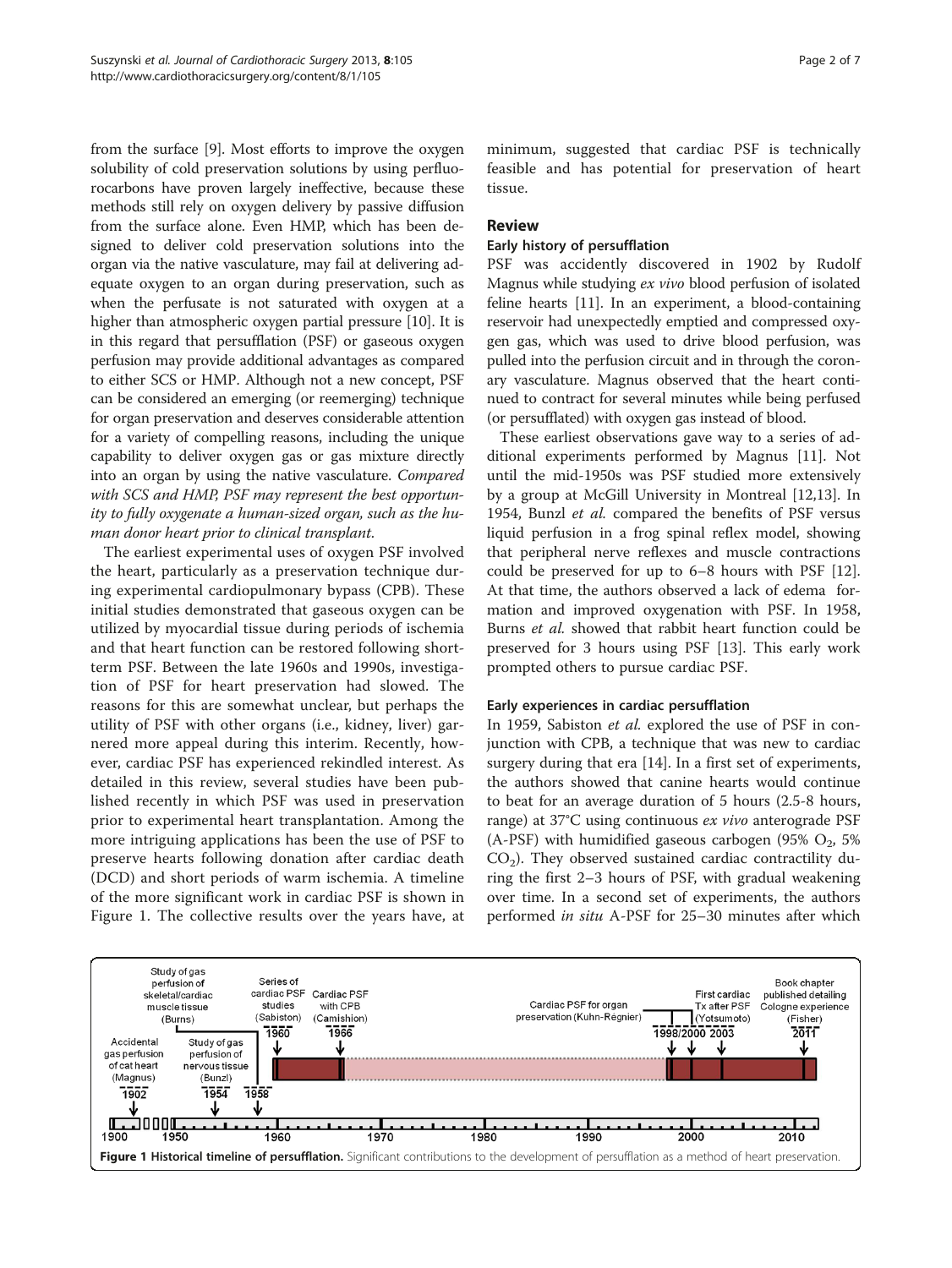normal coronary blood flow was restored. They showed normal restoration of hemodynamic function in most animals, with several animals maintaining a heartbeat for 48 hours. The key conclusions of this study were that 1) the heart is able use oxygen gas via PSF during periods of ischemia and 2) that normal hemodynamic parameters and coronary blood flow can be reestablished after PSF.

In 1960, Talbert et al. introduced the concept of retrograde PSF (R-PSF) [[15](#page-6-0)]. At the time, retrograde perfusion of oxygenated blood via the coronary sinus was used to maintain a heartbeat and protect the heart from ischemia for short periods of time during open aortic valve procedures [[16,17\]](#page-6-0). In their studies, R-PSF via the coronary sinus was able to maintain a visible heartbeat for an average duration of 3.5 hours (2–4 hours, range). If the anterior cardiac veins were cannulated in addition to the coronary sinus, R-PSF was even more effective; a visible beat was maintained for an average duration of 5.5 hours (Figure 2). The authors also compared R-PSF with A-PSF and determined that the heartbeat was visibly weaker and sustained for a shorter period of time using the retrograde approach, indicating that A-PSF may be the best-suited approach for heart preservation.

In 1966, Camishion et al. published an article that took Talberts' concept of R-PSF and applied it during CPB [\[18](#page-6-0)]. Despite the earlier work displaying the superiority of A-PSF, there was a clear advantage to R-PSF within the context of CPB: R-PSF would not obstruct the surgical view over the aortic valve (because it did not involve cannulation of the coronary arteries). To

address the question of whether R-PSF could preserve a heart during CPB, Talberts' previous work on in situ R-PSF was basically repeated [\[15](#page-6-0)]. In a first experiment they found that R-PSF with oxygen gas maintained sinus rhythm in all canine hearts (n=10) for >30 minutes, and that R-PSF with nitrogen gas abolished sinus rhythm at ≤5 minutes. In a second experiment, 83% of canine or porcine hearts maintained sinus rhythm for one hour of R-PSF during CPB. Following removal of CPB, 73% remained in sinus rhythm. In addition to establishing the utility of R-PSF with CPB, the authors cited no evidence of air embolization in the brain or viscera of any experimental animal. They also commented on the difference between gas embolization and free gas flow (which characterizes PSF), one that is not yet fully appreciated by the clinical community and will need to be further validated by scientific investigation. Interestingly, the authors also speculated on the possible use of PSF for donor heart preservation prior to cardiac transplantation, nearly 2 years before the first successful human heart transplant [\[19\]](#page-6-0). Several other studies were conducted in the late 1960s, including Gabel et al. (1966) [[20](#page-6-0)] and Lochner et al. (1968) [[21](#page-6-0)] publishing on the metabolism and function of rat, feline and guinea pig hearts.

# Recent experiences in cardiac persufflation

During the next few decades (1970s-1990s), the use of PSF with kidney and liver became the focus of study in the field. The term 'persufflation' officially replaced 'gaseous oxygen perfusion' in 1971 [\[22\]](#page-6-0). Not until the late 1990s, however, was interest in cardiac PSF rekindled,

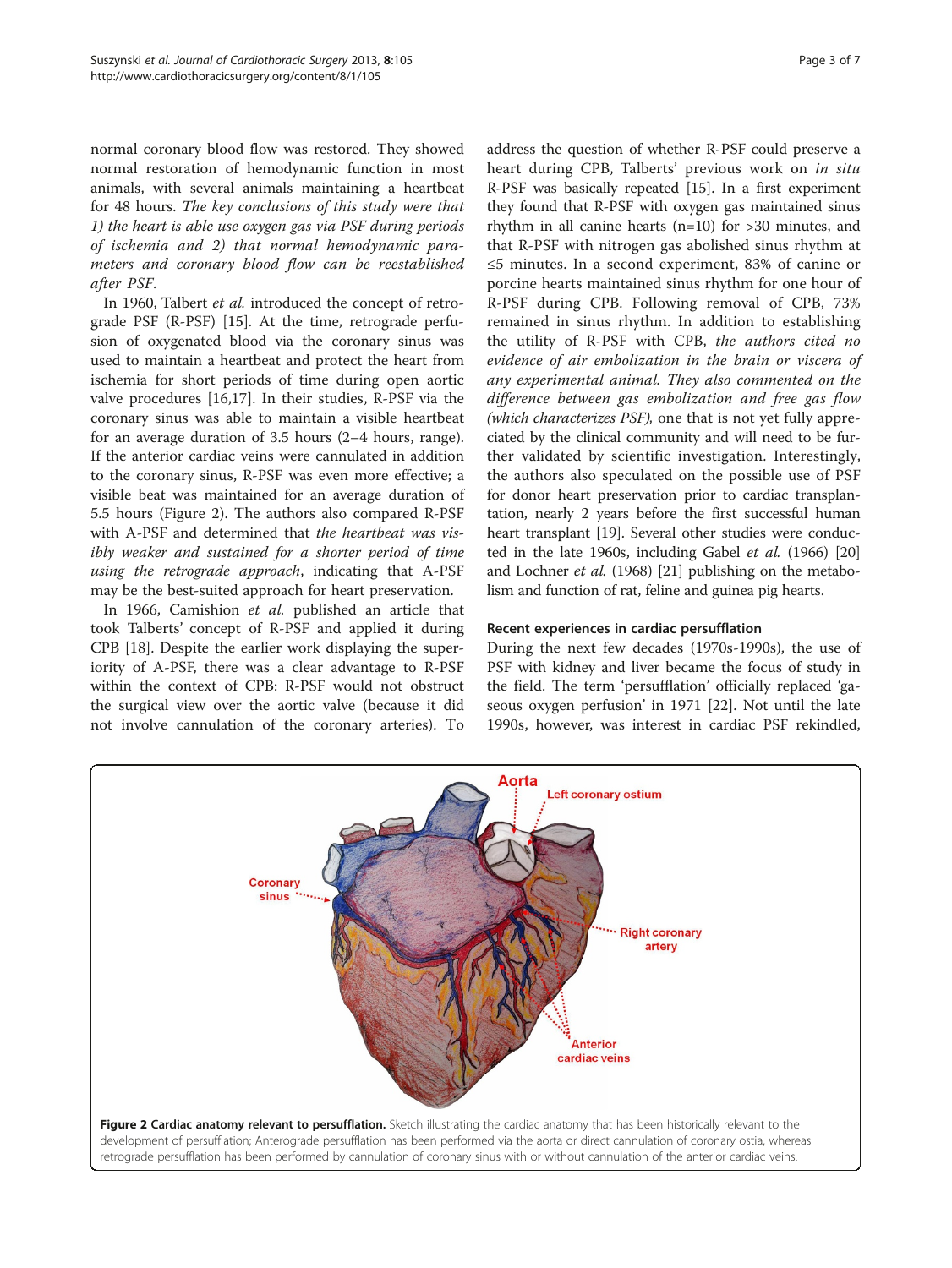which may have been a result of the successful application of PSF in other organs.

In 1998, Kuhn-Regnier et al. published a study exploring the use of A-PSF prior to orthotopic porcine heart allotransplantation [\[23](#page-6-0)], a related study to the one published by Fischer et al. that same year [[24\]](#page-6-0). The mean preservation time in this study was 14.5 hours. They reported that persufflated hearts exhibited a cardiac stroke work capacity that was similar when comparing pre-transplant versus post-transplant (which was also post-PSF and post-CPB) function, whereas that was not the case in organs preserved by SCS due to severe arrhythmia and ventricular dyskinesia experienced posttransplant. Furthermore, cardiac output (CO) in persufflated hearts was significantly higher than in hearts preserved by SCS alone. Their data indicated that A-PSF permitted improved recovery of post-transplant cardiac function when compared with SCS. They also noted less myocardial edema with A-PSF versus SCS, which is important since tissue edema has been shown to significantly impair cardiac function [\[25\]](#page-6-0). In 2000, Kuhn-Regnier et al. performed another study in which they compared the metabolic quality and post-transplant function of hearts preserved by A-PSF versus SCS, and showed that both were significantly improved in transplanted hearts following A-PSF [\[26\]](#page-6-0).

Up to this point in history, most studies of heart PSF involved experimental procedures with hearts experiencing no "down-time" or conventional warm ischemia as seen with DCD. The possibility of resuscitating DCD hearts as a way to make more donor hearts available for transplant became an intriguing concept. In 2003, Yotsumoto et al. studied the effect of 3 hours of A-PSF on post-transplant cardiac function following a mean warm ischemia time (WIT) of 16.7 minutes in a porcine (orthotopic) allotransplant model [\[27\]](#page-6-0). They discovered that SCS hearts following zero WIT and persufflated hearts following the prescribed WIT could be weaned from CPB within 2 hours of transplantation, whereas the SCS hearts following the prescribed WIT exhibited significantly worse function and could not be weaned. At 1-hour of reperfusion, troponin T levels were significantly higher in hearts preserved by SCS following the prescribed WIT, versus either SCS following zero WIT or A-PSF following the prescribed WIT. At the end of a 3-hour reperfusion period, all parameters of cardiac function (including CO, left ventricular contractility, and relaxation velocity) were significantly higher in hearts preserved by A-PSF as compared to SCS. Their studies indicated that A-PSF of a heart following DCD may enable preservation comparable to SCS of a heart following conventional donation after brain death (with no WIT).

A major concern of the transplant field has been the risk of endothelial damage imposed by PSF due to the introduction of pressured gas through the coronary vasculature. To address these concerns, studies were performed and have shown that the coronary arteries of porcine hearts following 3 hours of oxygen gas A-PSF exhibit normal endothelial function post-transplant [\[28-30\]](#page-6-0). Additionally, hearts transplanted following 14 hours of A-PSF showed no topographic signs of endothelial damage, as assessed by scanning electron microscopy [\[29\]](#page-6-0). Fischer recently published a book chapter in which the technical aspects of cardiac PSF are summarized [\[31](#page-6-0)] – including an important discussion regarding the development of an aortic valve guard to prevent gas efflux into the left ventricle during A-PSF via the coronaries. Table [1](#page-4-0) summarizes the published work on heart PSF presented in this review.

It is unclear why PSF has not been pursued with more vigor. It may be that a stigma accompanies the concept of introducing gas into the vasculature and, consequently, has made clinicians skeptical of the potential utility of PSF. There have been clinical trials in liver and kidney transplantation using PSF as a method of organ preservation, however these have been limited [\[32,33](#page-6-0)]. Perhaps concern for endothelial damage via desiccation is another limiting factor – though gases can be humidified and, as mentioned previously, many studies have shown that the endothelium does not appear disrupted and remains functional [\[28,30](#page-6-0)] even following long-term (14 hours) preservation by PSF and 7 days after heterotopic transplant [[29](#page-6-0)]. Another possibility is that the logistics and safety concerns of transporting pressurized oxygen gas are major deterrents, especially during air travel, which is quite common and often necessary with donor heart allocation and transplant. However, recent technological advancements in developing portable devices that are able to generate in situ oxygen from water (via the use of electrochemical cells) have provided a method to obviate the issue of having to use pressurized gas cylinders. These devices have been used to generate breathable oxygen for occupants of deployed submarines and for patients with chronic pulmonary disease requiring home oxygen therapy, and have been modified for use in organ preservation (Giner Inc., Newton, MA) [\[34,35\]](#page-6-0). The devices are small, easily transportable and also safe to use in air travel. These technologies could enable PSF to become more widely used as a preservation method for organ transplantation. The increasing use of DCD organs for transplantation has unmasked a clear need for further advancement in organ preservation, an area of research that has been stagnant in recent years. This technology may prove to be a catalyst for such an advancement.

## Future implications and directions

Though the field of clinical transplantation has made considerable progress over the past half-century, an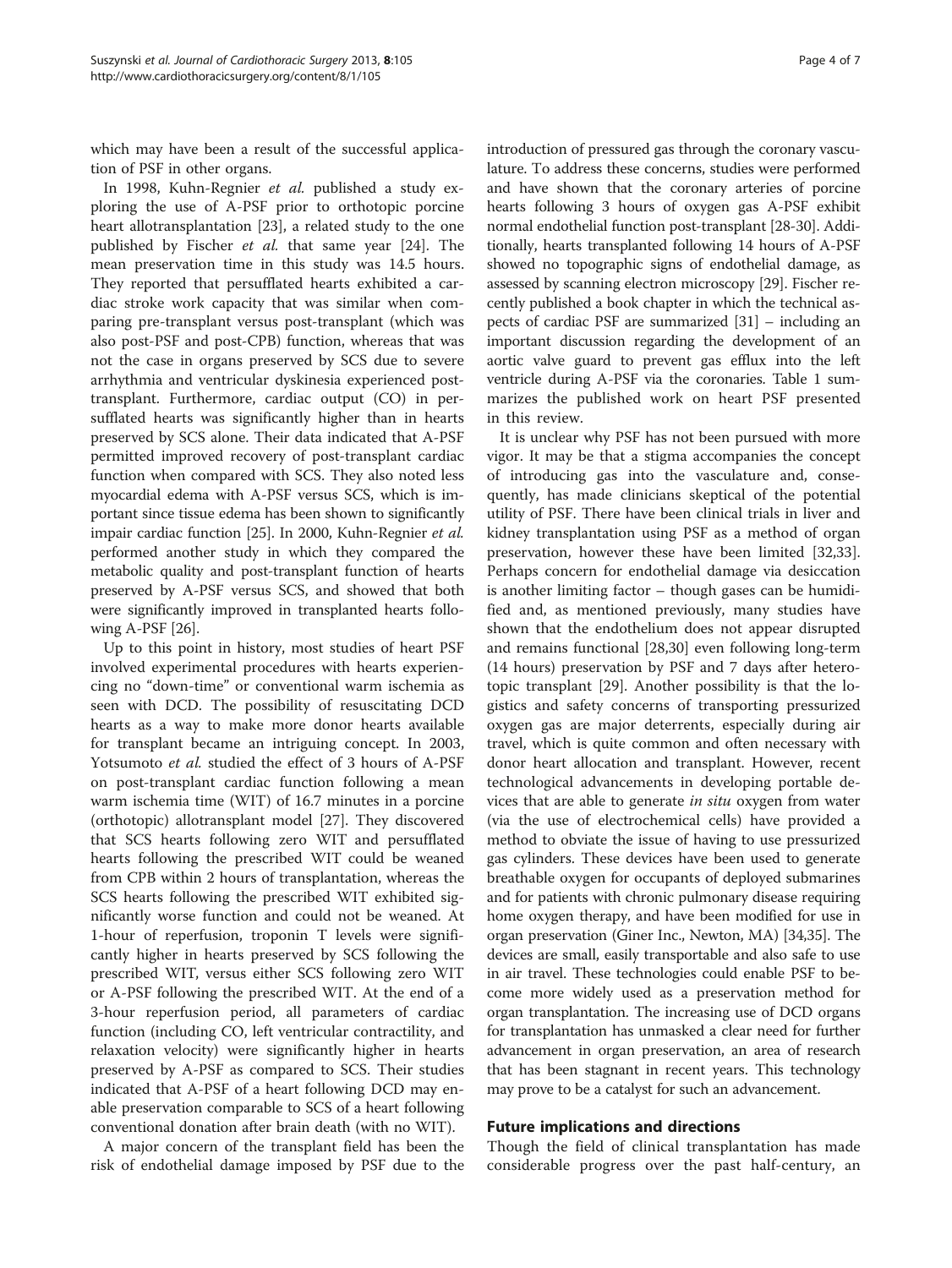|                    | Year Author(s) [Ref.]            | Approach<br>for PSF <sup>a</sup> | <b>WIT</b><br>(min) | <b>Duration of</b><br>PSF (hours) | Model(s)           | <b>Transplant</b><br>follow-up | Gas used                                  | $(^{\circ}C)$ | Temp Primary endpoint                                                            |
|--------------------|----------------------------------|----------------------------------|---------------------|-----------------------------------|--------------------|--------------------------------|-------------------------------------------|---------------|----------------------------------------------------------------------------------|
| No transplant      |                                  |                                  |                     |                                   |                    |                                |                                           |               |                                                                                  |
|                    | 1902 Magnus R [11]               | A                                |                     | $\leq$ 1.15                       | Cat                |                                | $O_2$ , $H_2$ , $CO_2$                    |               | 24-28 Cardiac activity during PSF                                                |
| 1958               | Burns et al. [13]                | A                                |                     | > 3                               | Rabbit             |                                | Carbogen <sup>b</sup> ,<br>N <sub>2</sub> | 37            | Cardiac activity during PSF                                                      |
|                    | 1959 Sabiston et al. [14]        | A                                |                     | < 8                               | Dog                |                                | Carbogen <sup>b</sup> ,<br>N <sub>2</sub> | 37            | Cardiac activity during PSF<br>and after reperfusion                             |
|                    | 1960 Talbert et al. [15]         | R                                |                     | $2 - 7$                           | Dog                |                                | Carbogenb                                 | 37            | Cardiac activity during PSF<br>and reperfusion                                   |
|                    | 1966 Camishion et al.<br>[18]    | R                                |                     | < 7                               | Dog, Pig           |                                | $O_2$ , $N_2$                             | 38            | Cardiac activity during PSF                                                      |
|                    | 1966 Gabel et al. [20]           | Α                                |                     | 10                                | Cat                |                                | Carbogenb                                 | 40            | Cardiac activity and metabolic<br>profile during PSF                             |
|                    | 1968 Lochner et al. [21]         | A                                |                     | < 1.5                             | Guinea pig,<br>Rat |                                | Carbogen <sup>b</sup>                     | $4 - 37$      | Cardiac activity, WOOCR and<br>metabolic profile during PSF                      |
| 2001               | Fischer J [28]                   | A                                | 16                  | 3.3                               | Pig (DCD)          |                                | O <sub>2</sub>                            | $O-1$         | Coronary endothelial function                                                    |
| 2004               | Fischer J [30]                   | Α                                | 16                  | 3.3                               | Pig (DCD)          |                                | O <sub>2</sub>                            | $0 - 1$       | Coronary endothelial function                                                    |
| Transplant studies |                                  |                                  |                     |                                   |                    |                                |                                           |               |                                                                                  |
| 1998               | Kuhn-Regnier<br>et al. [23]      | A                                |                     | 14.5                              | Pig                | 3 hours                        | O <sub>2</sub>                            | $O-1$         | Cardiac function and metabolic<br>profile post-allotransplant<br>(orthotopic)    |
|                    | 1998 Fischer et al. [24]         | A                                |                     | 14.2                              | Pig                | 3-4 hours                      | O <sub>2</sub>                            | $0 - 1$       | Cardiac function and metabolic<br>profile post-allotransplant<br>(orthotopic)    |
| 2000               | Kuhn-Regnier<br>et al. [26]      | A                                |                     | 14.5                              | Pig                | 3 hours                        | O <sub>2</sub>                            | $O-1$         | Cardiac function and metabolic<br>profile post-allotransplant<br>(orthotopic)    |
| 2003               | Yotsumoto<br>et al. [27]         | A                                | 16.7                | 2.3                               | Pig (DCD)          | 3 hours                        | O <sub>2</sub>                            | $O-1$         | Cardiac function and metabolic<br>profile post-allotransplant<br>(orthotopic)    |
|                    | 2004 Kuhn-Regnier<br>et al. [29] | A                                |                     | 14                                | Pig                | 7 days                         | O <sub>2</sub>                            | $0 - 1$       | Endothelial and myocardial<br>cell function post-allotransplant<br>(heterotopic) |

<span id="page-4-0"></span>Table 1 Summary of studies on heart persufflation

Superscripts: <sup>a</sup>Either anterograde via the coronary arteries (denoted by 'A') or retrograde via the coronary sinus and possibly anterior cardiac veins (denoted by 'R');<br>Postpogen is defined as a ses mixture composed of 05 <sup>b</sup>Carbogen is defined as a gas mixture composed of 95% oxygen and 5% CO<sub>2</sub>. Abbreviations: DCD, donation after cardiac death; PSF, persufflation; WOOCR, whole organ oxygen consumption rate.

indisputable and persistent problem has been the donor organ shortage. Expansion of organ acceptance criteria, DCD, living donation, paired donor exchanges, and improving preservation methodology have all been strategies employed to increase the quantity of organs available for transplant [[36-42\]](#page-6-0). Unfortunately, many of these strategies are not applicable in heart transplantation for obvious reasons, and suggest that improved organ preservation may be of particular importance in the case of the heart. It is conceivable that improved preservation techniques could lengthen the allowable CIT, which would provide some relief to the demanding logistical provisions that are needed during the allocation and transport of a donor heart. A substantial lengthening of the allowable CIT may even allow for HLA matching, which is currently not done routinely due to the limited time and may have a favorable impact on short- and long-term outcomes.

As described above, the opportunity to use PSF in the case of DCD hearts is intriguing. Currently it is perceived that the poor quality of the DCD heart does not merit the investment of resources required for their recovery and the added risk absorbed by the potential recipient. The opportunity to resuscitate organs damaged by prolonged WIT and to better prevent their deterioration during storage should provide the impetus to pursue the development of promising preservation strategies such as PSF. Even if improvements in preservation strategy do not lead to an immediate increase in the number of transplantable organs, an incremental improvement in this area should be welcomed. The motivation for this is reflected in the significant average attrition rate of the heart waitlist (due to deterioration in health or death) of about 20% per year (based on data from 2001–2009) (UNOS Data as of April  $30<sup>th</sup>$ , 2010). Consequently, seeking better ways to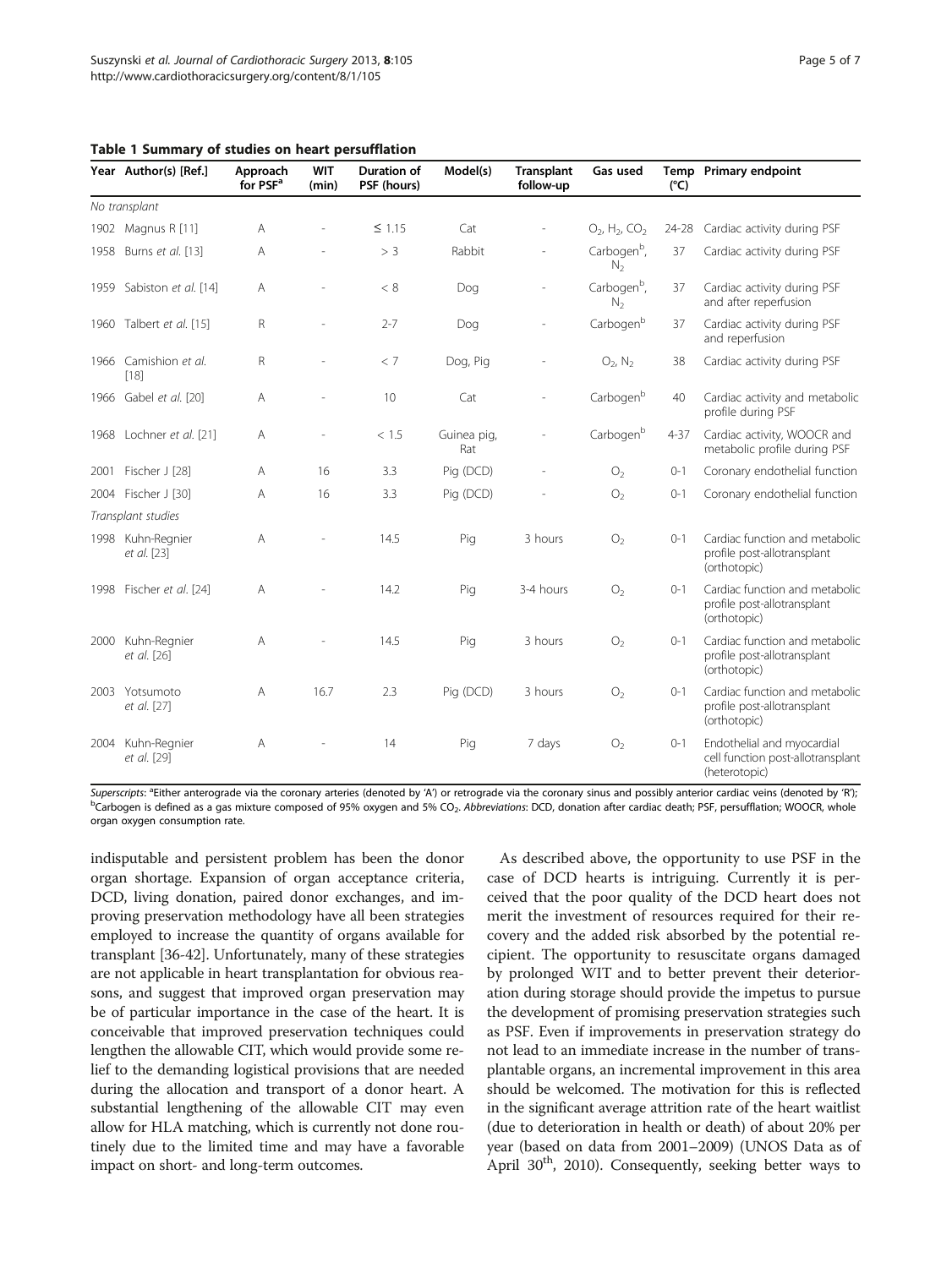<span id="page-5-0"></span>recover and preserve a greater number of suitable organs should continue to be a primary objective.

To expand the acceptance and utilization of PSF in organ preservation, the technique must be further developed. Future work in PSF should involve: 1) continued optimization of technique and/or operational parameters (e.g.,  $pO_2$ , pressures, cannulation approach, etc.) so they are tailored to the tissue/organ-of-interest; 2) exploration of its use in conjunction with other preservation techniques (such as with HMP); or 3) as a method to condition organs prior to reperfusion (endischemic conditioning); 4) direct comparison with other well-accepted preservation techniques; 5) development of portable PSF systems (such as the electrochemical oxygen concentrator); 6) the identification of single or multiple pharmacologic agents used to prevent or reduce ischemiareperfusion injury; and 7) confirmation that ex vivo PSF should not be considered analogous to in vivo gas embolization, and education of the clinical community regarding that embolization should not occur if PSF is performed properly.

In addition to its application with donor hearts prior to transplant, PSF may have utility during open cardiac surgery. As reviewed herein, the early works by Sabiston and Talbert et al. [[14,15\]](#page-6-0), and Camishion et al. [[18\]](#page-6-0) have inspired a reevaluation of the current method of preservation during cardiac standstill [[31,43](#page-6-0)] and may suggest that PSF could improve outcomes following some or all cardiac surgery requiring CPB. The duration of cold ischemia involved during most coronary arterial bypass or valve procedures is relatively short (60–90 minutes) and does not seem to directly cause irreversible cardiac complications. Though supported by our current practice, this conventional understanding may need challenging. It could be that improved oxygenation during this relatively short period may reduce the complications that are believed to be associated with prolonged cross-clamp times (reduced ventricular compliance, poor inotropy, dysrhythmia, myocardial infarction, and others), but this hypothesis would need to be tested rigorously.

# Conclusions

As described in this review, oxygen gas delivered by PSF can be used by the heart during hypothermic preservation. PSF has shown that it may be capable of extending the allowable WIT and CIT and may maintain superior organ quality when compared with SCS. The basis behind the intervention of PSF is to provide an adequate oxygen supply to an organ during preservation. Data collected over decades has confirmed that improved oxygenation is better for maintaining the quality of an organ and, in some cases, enables the recovery of reversibly damaged tissue. Studies presented in this review have demonstrated PSF exhibits the capacity to improve

or maintain the metabolic quality and function of the heart following procurement for transplantation. A major potential benefit to the use of PSF lies in the possibility to increase the number of suitable heart available for transplantation.

#### Abbreviations

A-PSF: Anterograde persufflation; CIT: Cold ischemia time; CO: Cardiac output; CPB: Cardiopulmonary bypass; DCD: Donation after cardiac death; HMP: Hypothermic machine perfusion; HLA: Human leukocyte antigen; PSF: Persufflation; R-PSF: Retrograde persufflation; SCS: Static cold storage; UNOS: United Network for Organ Sharing; WIT: Warm ischemia time.

#### Competing interests

TMS, MDR, WESIII, LT and KKP are co-inventors on published patent applications for technology associated with persufflation. LT is an employee of Giner, Inc. – which is a company that produces portable electrochemical oxygen concentrator units that can be used for persufflation. PME, JDF, RJ, NC and DERS have no conflicts of interest.

#### Authors' contributions

TMS, MDR, JDF, RJ, NC, LAT and KKP were involved in the conception of the review. TMS, MDR, WESIII, PME and KKP drafted the review. All authors were involved in revising the manuscript. TMS, PME and KKP provided final approval. All authors read and approved the final manuscript.

#### Acknowledgements

The authors would like to thank the Institute for Engineering in Medicine at the University of Minnesota for sponsoring some of this work.

#### Funding

We would like to acknowledge financial support from NIH/NIDDK grant R44 DK070400.

#### Author details

<sup>1</sup> Division of Transplantation, Department of Surgery, University of Minnesota Minneapolis, MN, USA. <sup>2</sup>Department of Surgery, University of Texas Southwestern Medical Center, Dallas, TX, USA.<sup>3</sup>Institute for Cellular Transplantation, Department of Surgery, University of Arizona, 1656 E. Mabel Street, Room 121, Tucson, AZ 85724, USA. <sup>4</sup> Division of Cardiovascular Medicine, Department of Medicine, University of Minnesota, Minneapolis, MN, USA. <sup>5</sup>St. Josephs Translational Research Institute, Atlanta, GA, USA.<br><sup>6</sup>Division of Cardiotheracis Surgeny Department of Surgeny University <sup>6</sup>Division of Cardiothoracic Surgery, Department of Surgery, University of Minnesota, Minneapolis, MN, USA. <sup>7</sup>Giner Inc, Newton, MA, USA

#### Received: 22 January 2013 Accepted: 11 March 2013 Published: 22 April 2013

#### References

- 1. Taylor MJ, Baicu SC: Current state of hypothermic machine perfusion preservation of organs: the clinical perspective. Cryobiology 2010, 60:S20–35.
- 2. Moers C, Smits JM, Maathuis MH, Treckmann J, van Gelder F, Napieralski BP, van Kasterop-Kutz M, van der Heide JJ, Squifflet JP, van Heurn E, et al: Machine perfusion or cold storage in deceased-donor kidney transplantation. N Engl J Med 2009, 360:7–19.
- 3. Kwiatkowski A, Wszola M, Kosieradzki M, Danielewicz R, Ostrowski K, Domagala P, Lisik W, Nosek R, Fesolowicz S, Trzebicki J, et al: Machine perfusion preservation improves renal allograft survival. Am J Transplant 2007, 7:1942–1947.
- Hosgood SA, Yang B, Bagul A, Mohamed IH, Nicholson ML: A comparison of hypothermic machine perfusion versus static cold storage in an experimental model of renal ischemia reperfusion injury. Transplantation 2010, 89:830–837.
- 5. Ciancio G, Gaynor JJ, Sageshima J, Chen L, Roth D, Kupin W, Guerra G, Tueros L, Zarak A, Hanson L, et al: Favorable outcomes with machine perfusion and longer pump times in kidney transplantation: a singlecenter, observational study. Transplantation 2010, 90:882–890.
- 6. Guarrera JV, Henry SD, Samstein B, Odeh-Ramadan R, Kinkhabwala M, Goldstein MJ, Ratner LE, Renz JF, Lee HT, Brown RS Jr, Emond JC: